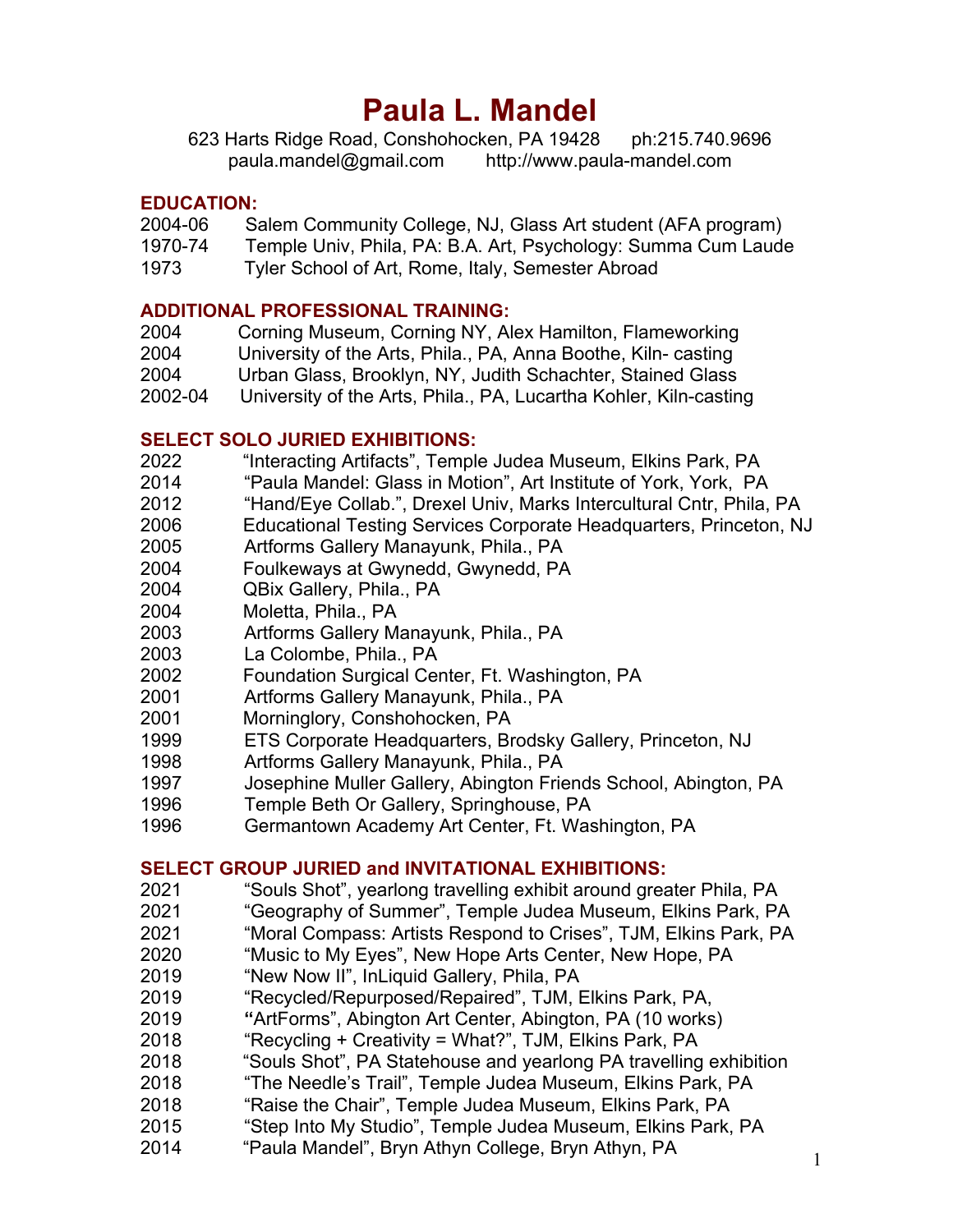# 2013 "Art as Tikkun Olam", Temple Judea Museum **Paula L. Mandel** page 2

- 2013 "Windows That Open Doors", Graver's Lane Gallery, Phila., PA
- 2013 "HerStory", National Liberty Museum, Phila., PA (invitational)
- 2012 "Uncommon Threads", Temple Judea Museum, Elkins Park, PA
- 2011 "Women Working in Glass" Rosemont College, PA ((invitational)
- 2010 "Faculty Exhibition",Wayne Art Center , Wayne, PA
- 2009 "Reflections in Glass", Wayne Art Center, Wayne, PA (invitational)
- 2009 "Found Objects 2", Snyderman/Works Gallery , Phila., PA
- 2008 "Toying with Art ", Art in City Hall, Phila., PA
- 2008 "The Green Exhibit", Art in City Hall, Phila., PA
- 2006 "AbZOOlutely Chestnut Hill", Phila., PA, outdoor installation
- 2006 "Best of Philly Glass Artists" National Liberty Mus., Phila., PA (invite)
- 2006 International Flameworking Conference, Salem Comm. College, NJ
- 2005 International Flameworking Conference, Salem Comm. College, NJ
- 2004 University of the Arts, Phila., PA (invitational)

## **EXHIBITIONS CO-CURATED:**

- 2019 "Stained Glass Project", Woodmere Art Mus, Phila., PA
- 2017 "The Stained Glass Project", Woodmere Art Museum, Phila., PA
- 2017 "As You Teach You Learn", Temple Judea Museum, Elkins Park, PA
- 2014 "The Stained Glass Project" Bryn Athyn College, PA
- 2014 "Through Different Eyes", Temple Judea Museum, Elkins Park, PA
- 2013 "Art as Tikkun Olam", Temple Judea Museum, Elkins Park, PA
- 2012 "Hand-Eye Collab.",Marks Intercultural Center, Drexel Univ.,Phila, PA
- 2011 "The Stained Glass Project", Visitors' Center, Phila., PA
- 2011 "The Stained Glass Project:", Independence Hall Visitors' Center, Phila., PA

## **SELECT COLLECTIONS and COMMISSIONS:**

- Franz Rabauer and Brian Daggett, Phila, PA
- Douglas and Gail Tozour, Berwyn, PA
- Edward Satell, Newtown Square, PA
- Faye and Donald Samuels, Tenafly, NJ
- Philip and Halina Hoffman, Chicago, IL
- Ivor and Hilda Lask, London, England
- Michael and Laura Mittelman, London, England
- Linda Fernbach and Angel Aranda, Madrid, Spain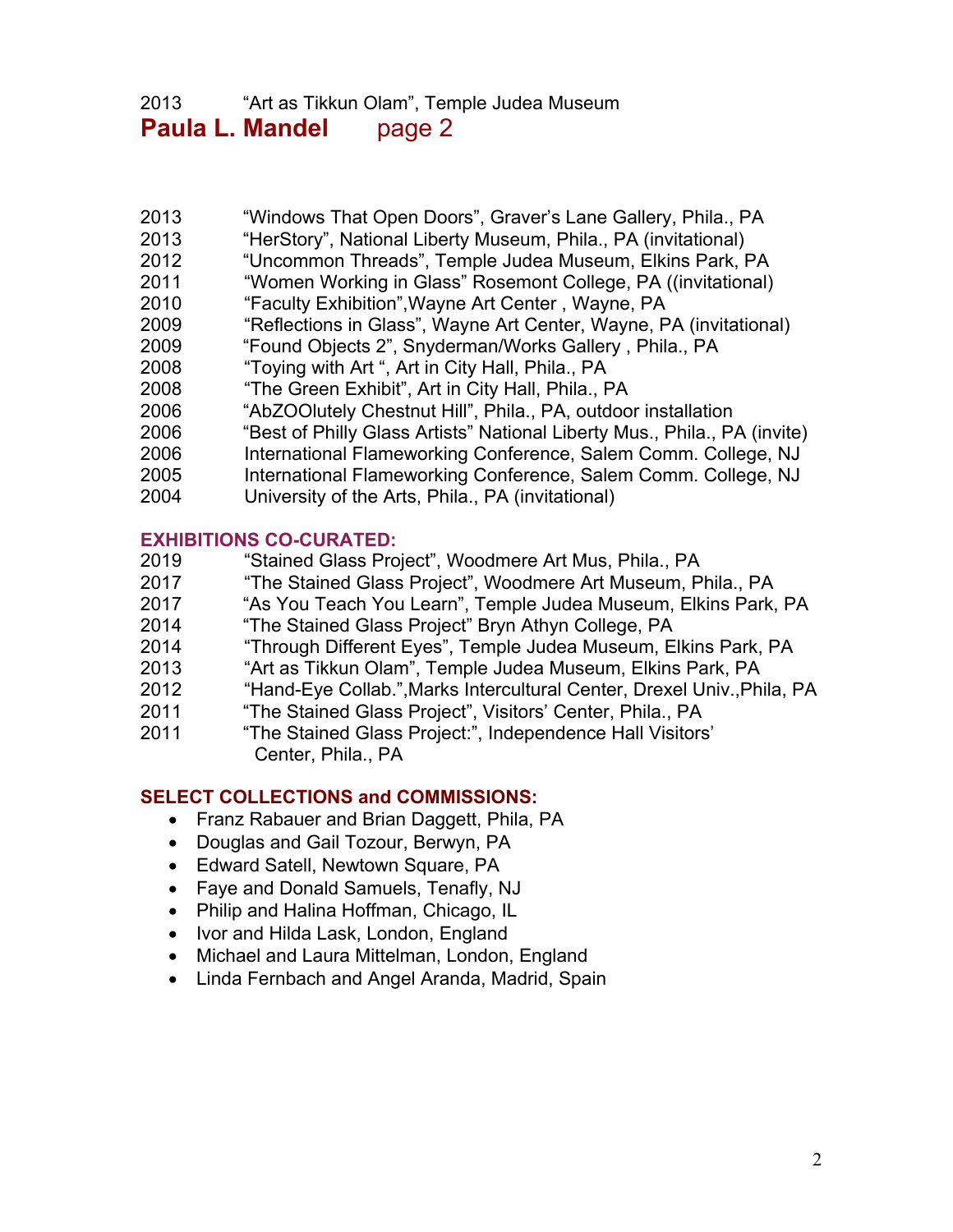# **Paula L. Mandel page 3**

## **SELECT PUBLICATIONS and AWARDS:**

- *Souls Shot: Portraits of Victims of Gun Violence, 2018*
- *Jewish Currents Calendar 2018, featured artwork*
- Roxborough *Review*, Stained Glass Project Teaches…students about caring for community, 2017 http://www.montgomerynews.com/roxreview/news/stained-glass-project-inroxborough-teaches-high-school-students-about/article\_b81aac69-04a6- 51b1-9143-a89aec680a1b.html
- *First Inspirational Award*, American Glass Guild, Bryn Athyn, PA, 2014 https://www.youtube.com/watch?v=p\_yJRBn9Sxs
- Glass Art Society: *Member Monday* featured artist, July 2017 (invitational)
- WHYY online, 2013 https://whyy.org/articles/with-ghs-closure-fumcogs-stained-glass-projectmoves-to-roxborough/ https://www.glassart.org/cgi/page.cgi?aid=6088&\_id=1372&zine=show
- *The Souls Shot, Portraits of Victims of Gun Violence*, Nov 2017
- *Drexel Now*, 2012 https://drexel.edu/now/archive/2012/April/Stained-Glass-Project/ *Glass Patterns Quarterly*, The Stained Glass Project: Windows That Open Doors, 2012
- "Phila Kids Make Stained Glass to Brighten Lives", CBS Philly, 2012 https://philadelphia.cbslocal.com/2011/12/25/philadelphia-kids-make-stainedglass-to-brighten-lives/
- WHYY online 2012 https://whyy.org/articles/stained-glass/
- "From Brave Women, Magic, Beauty in Glass", Phila Inquirer, Victoria Donohoe, 2011 https://philadelphia.cbslocal.com/tag/paula-mandel/

Philadelphia Inquirer art critic Victoria Donohoe spoke of the "pleasing wildness of Paula Mandel's...mixed media extravaganzas".

- "Young Phila Artists Bring Gifts of Windows to Morris Jeff School, Times Picayune, 2011 https://www.nola.com/living/index.ssf/2011/12/young\_philadelphia\_artists\_bri.htm l
- International Flameworking Conference 2009, prize winner
- "Best of America Glass Artists and Artisans", volume 1, Kennedy Publications, 2007
- "Family and Womanhood Reflected in Artist's Work", Phila. Inquirer, Pheralyn Dove, 1996 http://www.paula-mandel.com/docs/inquirer\_jan\_4.html